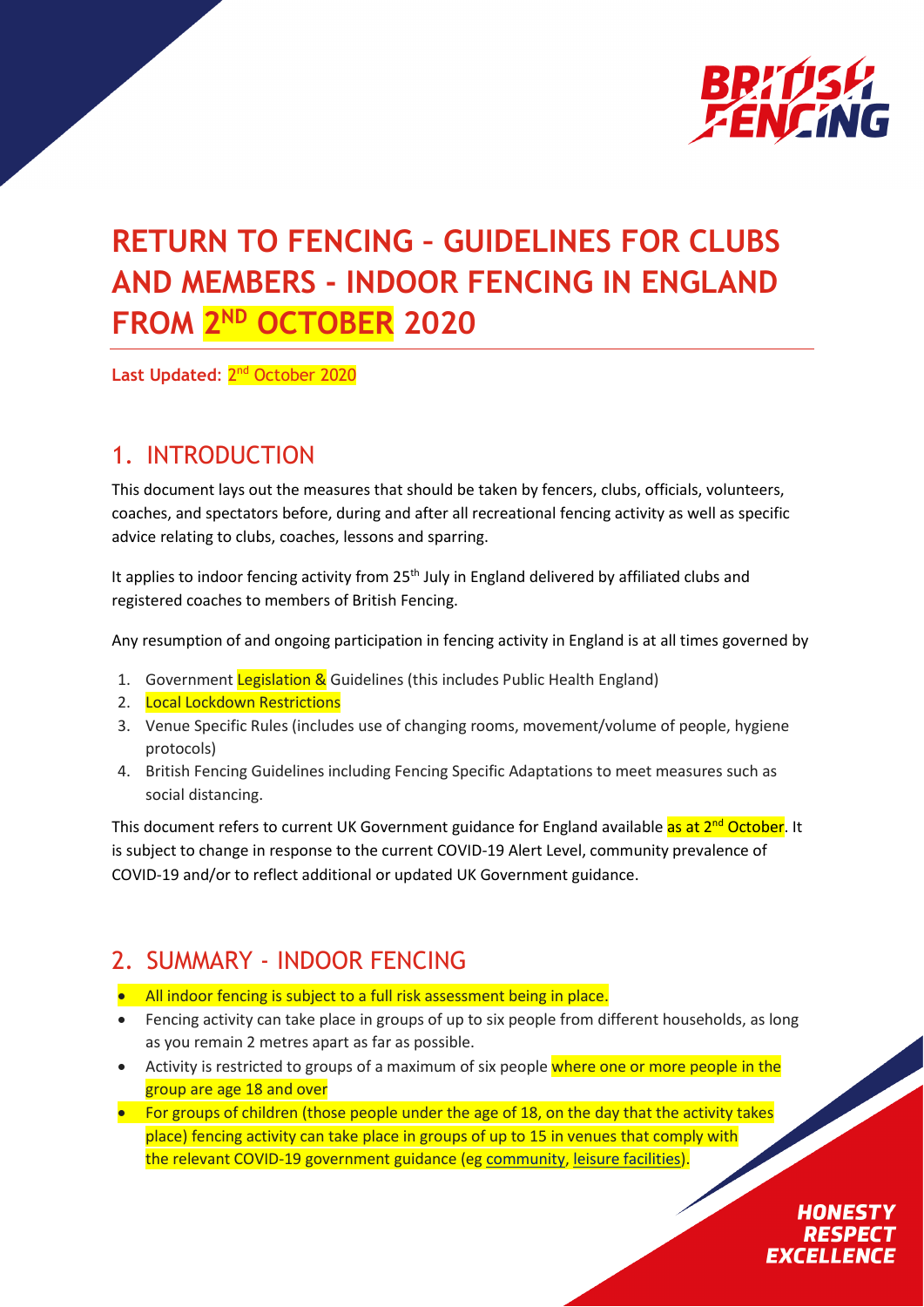- For fencing activities delivered to students in higher education institutions covered by the 2<sup>nd</sup> October government exemption (see below) these can take place in groups of up to 15.
- You can have more than one group of six in a hall, providing you are able to maintain social distancing within the space available and the total number of people (including non-fencers) within the hall does not exceed government and venue guidelines on use of indoor space.
- Fencers can rotate within the group, but social distancing must be maintained within this group where at all possible. You cannot move groups within a session.
- Fencing activities (including 1:1 lessons, pairs work and sparring) where it may not be possible at all times to stay 2m apart are subject to adaptations and additional measures to reduce risk. This document lays out these adaptations (see below).
- There will be strict equipment rules in place for use of fencing equipment (see below and [here\)](https://www.britishfencing.com/return-to-fencing-club-resources/).
- Venue specific restrictions will be in place and you will be responsible for ensuring you adhere to these.

# 3. PRIOR TO ALL FENCING ACTIVITY

#### **All participants (fencers, coaches, officials, volunteers and spectators) should**

- Check for symptoms of COVID-19 before travelling to training. In line with current UK Government Guidance, if an individual is symptomatic and/or living in a household with a possible COVID-19 infection, you should remain at home and follow UK Government guidance. In addition, any participants who have been asked to isolate by NHS Test and Trace because they are a contact of a known COVID-19 case, must not exercise outside their home or garden and must not exercise with others.
- Follow UK Government guidance on shielding and protecting people who are clinically extremely vulnerable from COVID-19 (foun[d here\)](https://www.gov.uk/government/publications/guidance-on-shielding-and-protecting-extremely-vulnerable-persons-from-covid-19/guidance-on-shielding-and-protecting-extremely-vulnerable-persons-from-covid-19) if it applies to them.
- Comply with all public health restrictions and avoid high risk behaviour outside the sports setting to reduce the risk to their fellow participants when you do attend a fencing club or venue.
- Carry out personal hygiene measures before and after fencing activity.
- Bring your own hand sanitiser where possible and maintain strict and frequent hand hygiene measures at all times.
- Follow UK Government guidance on best practice for travel, including minimising use of public transport and limiting car sharing (found [here\)](https://www.gov.uk/guidance/coronavirus-covid-19-safer-travel-guidance-for-passengers).
- Follow BF's guidance in relation to equipment cleaning (found [here\)](https://www.britishfencing.com/return-to-fencing-club-resources/).
- Ensure that you are familiar with the instructions issued by the club specifically in relation to hygiene and social distancing.
- Ensure that your use of the any changing rooms and toilets adheres to the latest UK Government guidance and facility guidance.
- If possible, arrive at club sessions changed and ready to undertake the activity you are participating in.
- Ensure that your contact details are up to date on the BF membership system and the club records. Membership of BF is a requirement – a free 90-day Introduction membership for new members is now available.
- On arrival ensure that your attendance is recorded (this can be through an online mechanism provided by the club).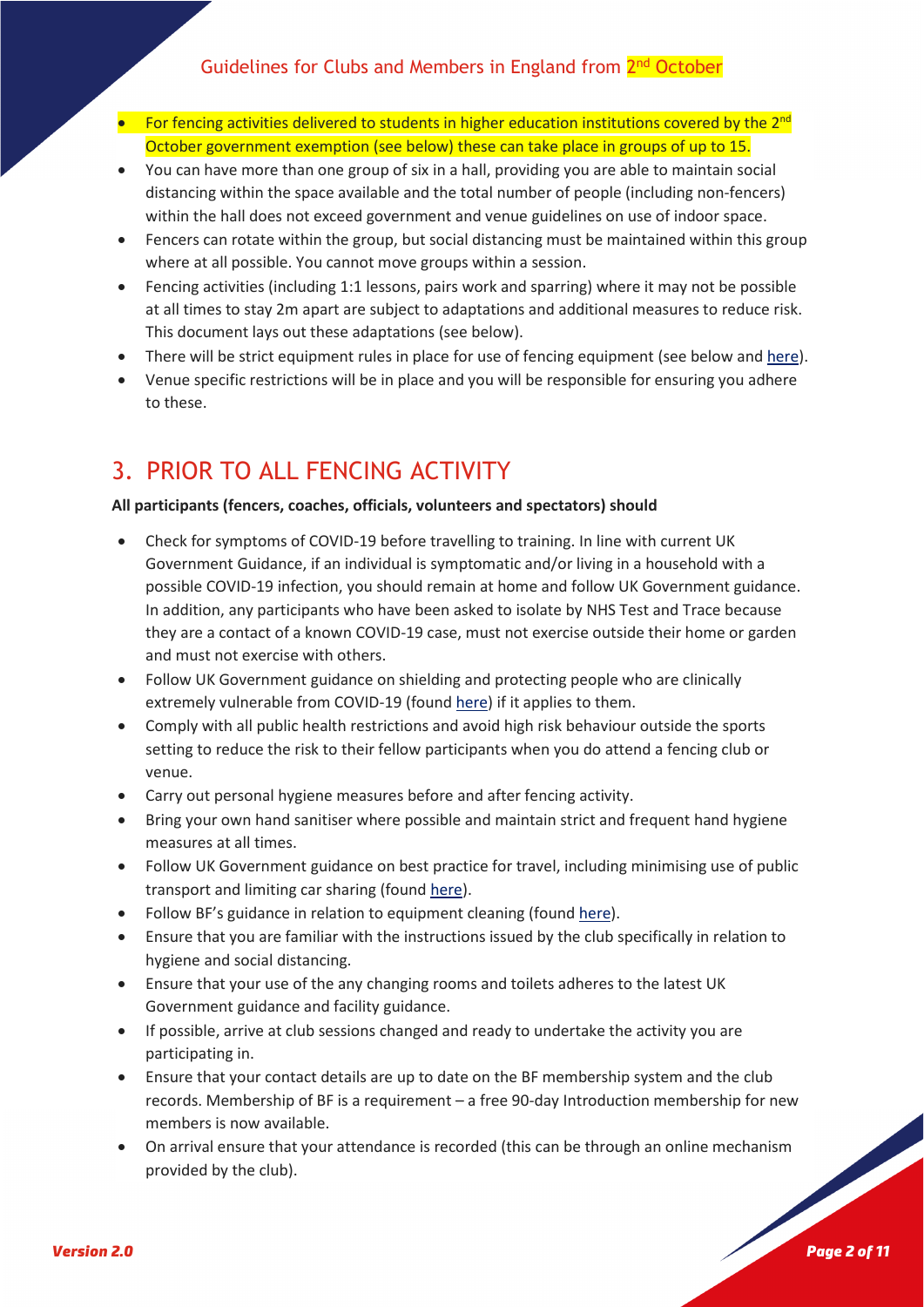#### **All Clubs**

- Must have a named Club COVID-19 Officer, which must be registered with BF.
- Must have a nominated Session COVID-19 Officer in place for each session. The responsibilities of a COVID-19 Officer can be found [here.](https://www.britishfencing.com/return-to-fencing-club-resources/)
- Must have a Club Risk Assessment including COVID-19 mitigation plans in place to ensure their operations are compliant and in line with legislation and guidance from UK Government/PHE/BF relating to COVID-19. Risk mitigation measures must be put in place and regularly monitored.
- Must ensure those in charge of the session take part in specific Club COVID-19 training, as necessary to deliver the Club COVID-19 mitigation plans identified in your Club Risk Assessment.
- Must ask participants to consider if their underlying health may caution against participation. (Checklists and surveys can be found [here\)](https://www.britishfencing.com/return-to-fencing-club-resources/)
- Should make all participants aware of expected social distancing and hygiene measures during fencing and whilst on site.
- Should ensure that BF's guidance on equipment usage is followed and protocols are in place to reduce participant's contact with shared equipment – eg spools.
- Should establish specific cleaning and disinfecting protocols for fencing equipment and ensure that all participants are aware of their responsibilities. Clubs are responsible for ensuring that officials have the appropriate equipment and training to follow protocols. (See [here.](https://www.britishfencing.com/return-to-fencing-club-resources/))
- Should make all participants aware of the increase in transmission risk associated with participating in indoor group activity (even when social distancing is observed at all times) and should ensure that all participants are clear that they are opting to participate in fencing activity.
- Should strictly limit the time spent congregating at a venue before activity begins. Meet-up times should reflect this.
- For clubs that hire venues, they must ask for a copy of the venue risk assessment and confirmation from the venue that they are compliant with current UK Government legislation including legislation and guidance related to COVID-19.
- For clubs that operate their own venue, they must ensure that the facility is compliant with current UK Government legislation including legislation and guidance related to COVID-19. A risk assessment should have been completed and risk mitigation measures put in place and monitored.
- All clubs running activities for children should also consult the [DfE guidance on Protective](https://www.gov.uk/government/publications/protective-measures-for-holiday-or-after-school-clubs-and-other-out-of-school-settings-for-children-during-the-coronavirus-covid-19-outbreak)  [measures for out-of-school settings,](https://www.gov.uk/government/publications/protective-measures-for-holiday-or-after-school-clubs-and-other-out-of-school-settings-for-children-during-the-coronavirus-covid-19-outbreak) which sets out the further practical steps providers of community activities, holiday clubs, after-school clubs, tuition and other out-of-school provision for children should follow to minimise the risk of transmission for children attending their settings.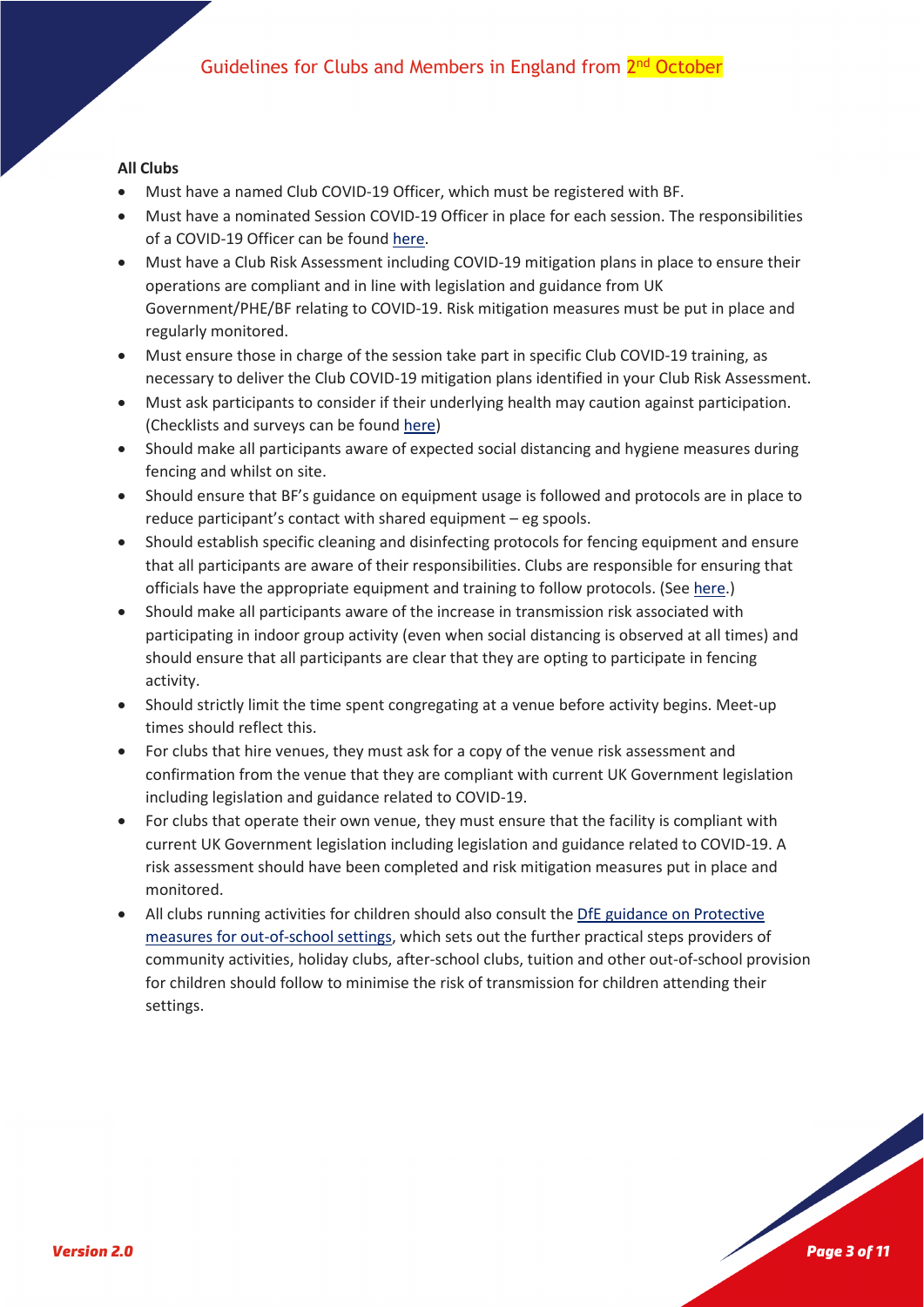# 4. DURING ALL FENCING ACTIVITY

### *4.1 GENERAL ADVICE*

- All activity must take place in line with the UK Government guidance and venue specific guidelines, specifically those around social distancing and group sizes.
- Fencing activity may take place indoors with the specific adaptations (see below).
- Participants should enter the salle and prepare their personal equipment whilst maintaining social distancing.
- Where at all possible fencers should limit sharing of equipment. If they do, they must practise strict hand hygiene before and after use and the equipment must be cleaned before use by another person.
	- o Personal equipment should not be shared during sessions this includes all items of fencing clothing, fencing masks and gloves.
	- o Body-wires and weapons may be used by more than one participant provided they have been disinfected in line with the BF guidelines.
	- $\circ$  Spools/Boxes In cases where it is unavoidable that certain non-personal equipment must be touched by more than 1 individual, each person must fully sanitise their hands prior to and after touching that equipment. The equipment must be disinfected (or quarantined) between sessions by a club official in line with BF protocols.
	- o The BF specific protocols around equipment cleaning and sharing are availabl[e here.](https://www.britishfencing.com/return-to-fencing-club-resources/)
- All participants should sanitise their hands prior to the start of the activity and before and after touching any shared equipment (eg spools).

### *4.2 MANAGING YOUR SESSIONS*

- Your sessions must be managed by the designated session Covid-19 Officer. This person may be able to take part in activity (eg a coach giving a lesson) depending on numbers but must be able to manage the session. The ability to maintain social distancing and the space available will determine the total number of people in your sessions.
- A maximum of six fencers must be grouped together; the number will be determined by the space you have in order to maintain social distancing.
- You can have more than one group in a hall. This depends on the space available and your ability to maintain social distancing.
- The indoor space must allow for 100sqft/9.29m per person and be suitably ventilated. The government has published requirements covering space and ventilation on th[e working safely](https://www.gov.uk/guidance/working-safely-during-coronavirus-covid-19/providers-of-grassroots-sport-and-gym-leisure-facilities)  during coronavirus [section of the government's website.](https://www.gov.uk/guidance/working-safely-during-coronavirus-covid-19/providers-of-grassroots-sport-and-gym-leisure-facilities)
- Fencers cannot change groups within a session. They must stay within their allocated group but are able to change groups at the next session.
- Coaches can only give 1:1 adapted lessons within groups and these should be a maximum of 30<sub>min</sub>. If coaches are giving 1:1 adapted lessons they count towards the group size. Coaches are only permitted to give adapted lessons within one group per session.
- You must implement a pre-booking system which will enable you to keep attendance records for a minimum of 21 days. This will enable you to manage the number of fencers attending each session and their allocation into groups, allowing for you to maintain social distancing measures. You cannot allow members to fence without them having pre-booked their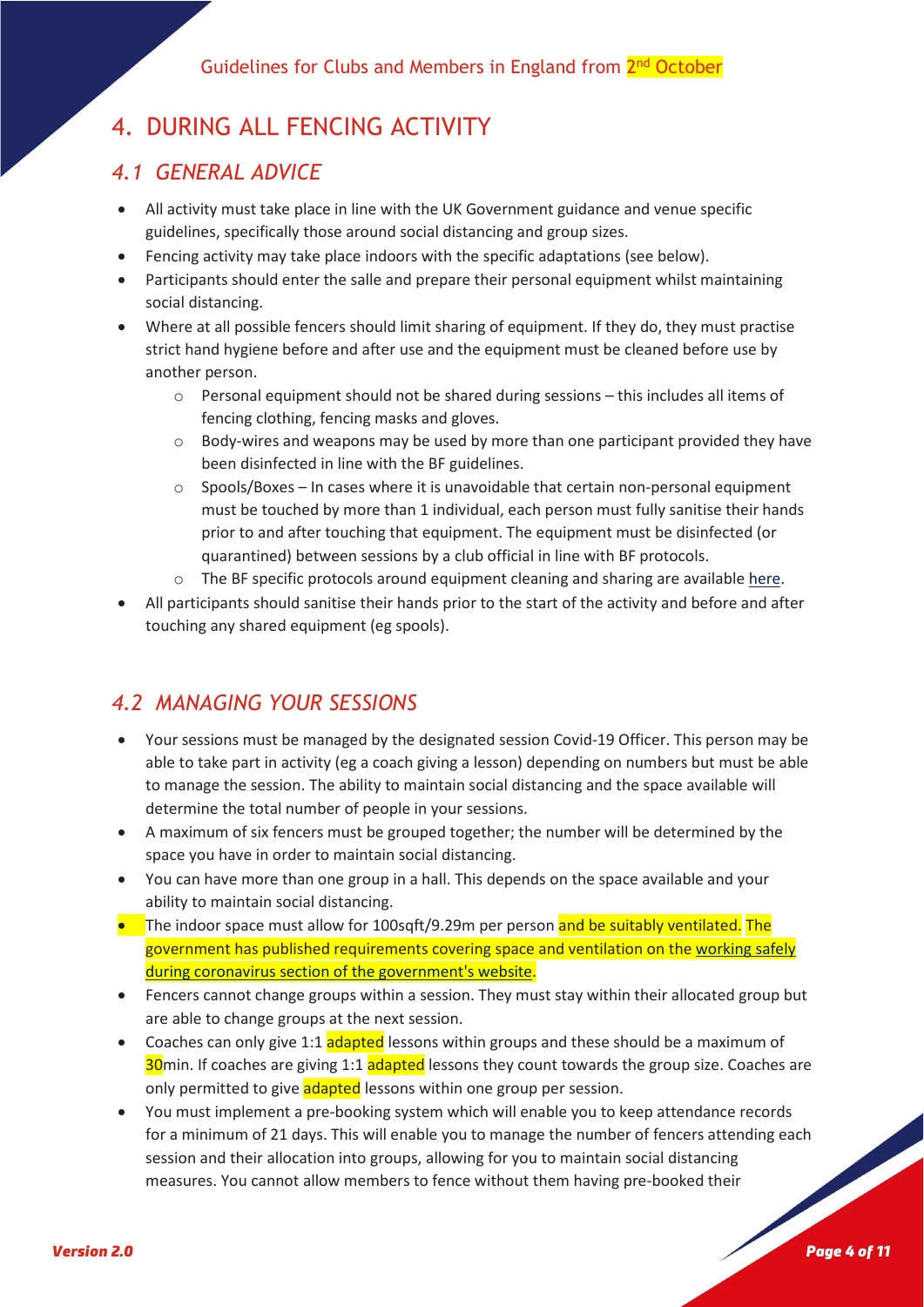attendance. You must be able to record who has fenced in each group within your session and collect all information required by NHS Test and Trace. For the latest information in relation to NHS Test and Trace and what your club needs to do in relation to this, please clic[k here.](https://www.gov.uk/guidance/nhs-test-and-trace-how-it-works)

- BF has an online booking system (Playwaze) available to affiliated clubs (at no cost) which enables you to manage your session and groups in line with social distancing requirements and information that may be required by NHS Test and Trace.
- You must also keep records of all the club volunteers/coaches/welfare officers/parents that attend a session. They count towards the total number of people attending a session and this must not exceed the total number of people permitted in the space, based on Government and Venue guidelines. Procedures must be in place to ensure 2m social distancing is observed where possible at all times.
- If collecting monies from fencers, you should use online or contactless payment wherever possible.
- For coaches delivering back to back sessions, there should be a suitable period of time between the end of the first session and the start of the next session to provide enough time for safe, socially distanced change overs of fencers and any equipment cleaning. Fencers should not participate in more than one session per day.
- More advice and tools to help you run and organise sessions can be found [here.](https://www.britishfencing.com/return-to-fencing-club-resources/)

Participating in, and coaching fencing in itself carries some degree of risk and whilst being mindful of the guidelines regarding COVID-19, coaches and clubs should not lose sight of the normal safety rules or safeguarding standards relating to fencing and coaching which continue to apply and must be complied with (DBS, safeguarding, First Aid etc).

### *4.2.1 ACTIVITY PROVISION FOR CHILDREN – GROUPS SIZES*

For groups of children (those people under the age of 18, on the day that the activity takes place) fencing activity can take place in groups of up to 15 i[n covid-secure venues.](https://www.gov.uk/government/publications/covid-19-guidance-for-the-safe-use-of-multi-purpose-community-facilities/covid-19-guidance-for-the-safe-use-of-multi-purpose-community-facilities)

Should one participant be aged 18 or over the 'rule of six' must be followed.

It may not be sensible or practical to deliver sessions to groups as large as 15. Decisions on group sizes for your setting should be based on:

- the current government guidance on social distancing
- the ability of the children in attendance to maintain social distancing and practise hand hygiene
- the age of the children in attendance
- vour session plan (expected movement, use of space)
- the size or layout of your premises

To reduce the risk of transmission within a setting, providers should aim to minimise the number of different people each child comes into contact with. Our recommendation is that groups of 15 are sub-divided for fencing activity, as it is not typically necessary that one child will need to fence 14 other children in one session.

More information and advice can be found [here.](https://www.gov.uk/government/publications/protective-measures-for-holiday-or-after-school-clubs-and-other-out-of-school-settings-for-children-during-the-coronavirus-covid-19-outbreak/protective-measures-for-out-of-school-settings-during-the-coronavirus-covid-19-outbreak) Please note that Coaches and Welfare Officers are not included in the 15.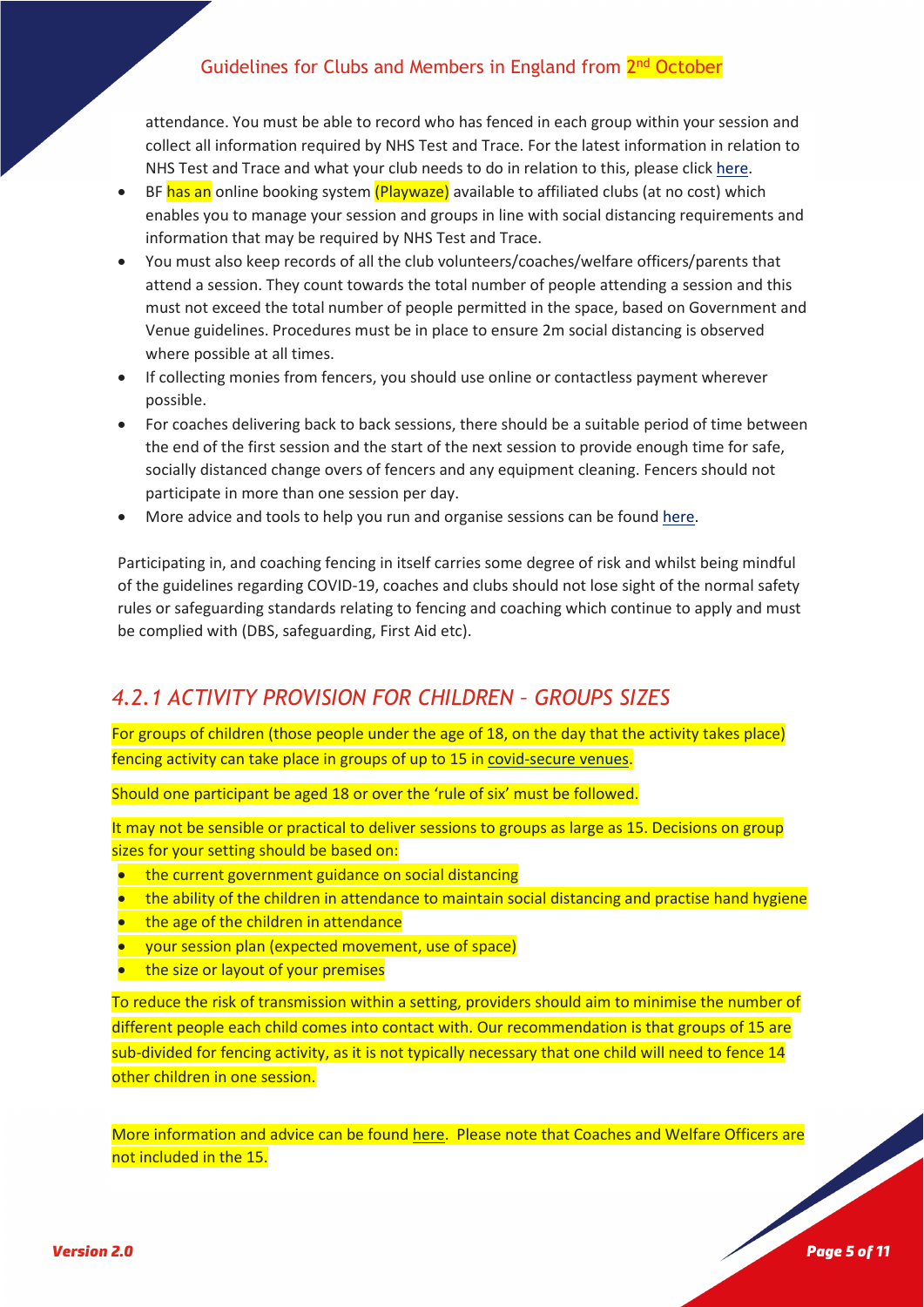*If U18s participate in fencing activity alongside adults (age 18 and over) the 'rule of six' applies.*

### *4.2.2 ACTIVITY PROVISION FOR HIGHER EDUCATION – GROUP SIZES*

Exemption from 'Rule of Six' - 'Rule of 15' in fencing now applies:

- The exemption does not currently cover recreational use, i.e. hall bookings for groups of friends to fence. Nor does it cover community clubs using higher education facilities.
- Over-18s are only covered by the exemption for sport for educational purposes but this does include intra-mural, training and inter-university competitions.
- This includes anything related to the curriculum/sport-related degree programmes.
- Playing for school/college/university teams is covered by the exemption both at an intra-mural and inter-university level.
- The exemption does not apply to all activity that happens to take place on the university site. i.e. playing for a university fencing team is exempt, but another club that happens to use the university facilities or is loosely associated would not fall under the exemption. It could still go ahead, but the rule of 6 would apply as with other indoor team sport.
- Over-18s and under-18s (who are students at the university) can play together without restrictions only where this falls under the education exemption (as set out above). If not, the under-18s are exempt, but if an over-18 joins, the rule of six applies to everyone.
- Other than when actually fencing the 2m social distancing rules should be strictly adhered to.
- All other BF guidelines and fencing adaptations should be implemented.
- Consideration should be given to minimise exposure by avoiding unnecessary travel and mixing with teams from other institutions.

More informatio[n here.](https://www.bucs.org.uk/return-to-play.html?utm_medium=email&utm_source=dotdigital&utm_institution=&dm_i=5AKK,9KEB,3JF908,12HXN,1)

### *4.3 ADAPTATIONS SPECIFIC TO FENCING TRAINING*

- Fencing activity should be for recreational purposes.
- 2m social distancing should be respected where possible (see below for piste layout options).
- Whilst not engaging in activity everyone should wear face coverings.
- Footwork/warm-up exercises must respect 2m social distancing at all times and should not be performed face to face.
- Fencers are advised to limit their interactions with anyone outside of the group they are playing in (e.g. fencers in another group).
- Other than where fencers are from the same household or part of a support bubble, follow Government advice on staying alert and safe, and:
	- $\circ$  Stay at least two metres away from other participants as far as possible including when taking breaks and before and after bouts
	- o Do not make any physical contact with other participants (such as shaking hands or high five)
- Adapted sparring between two individuals in the group can take place and is limited to 1 x 15 hits OR 3 x 5 hits, up to a maximum of 10mins of fencing time and 15mins of elapsed time. (This means, for example, a group could choose to run a poule unique of 6 fencers where everyone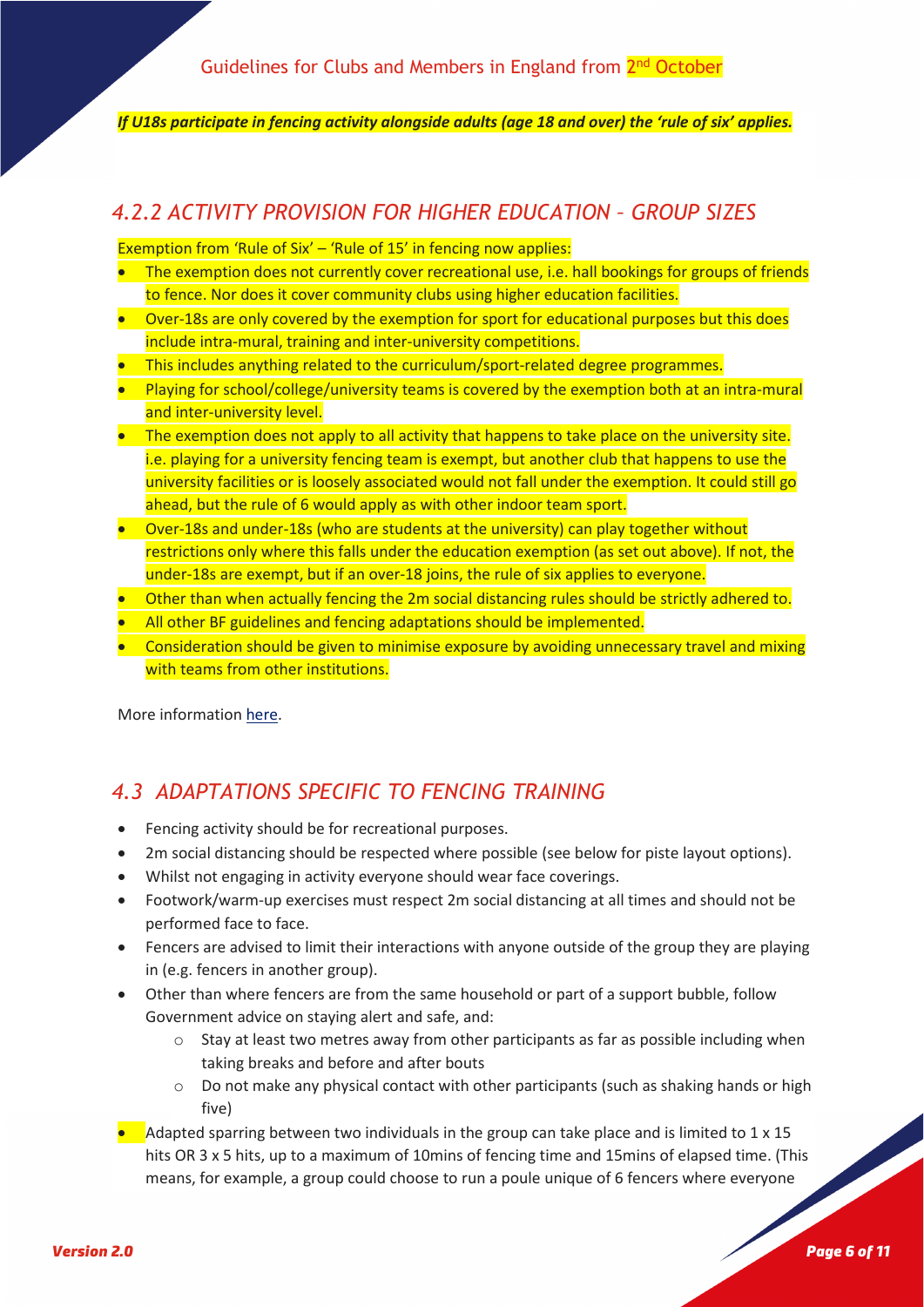fences each other once only to 15 hits and each bout takes no longer than 10mins of fencing time and 15mins elapsed time). When it is not possible to count hits (eg adapted pairs training), elapsed time must be strictly adhered to.

- In Covid guideline compliant venues where face-coverings (low intensity) and/or mask liners (higher intensity) are in use, adapted sparring between two individuals in the group can take place up to 2 x 15 hits OR 5 x 5 hits, up to a maximum of 20mins of fencing time and 30 mins of elapsed time. Extra care must be taken to ensure that after each hit, fencers immediately return to a position where they are 2m or more apart. This may require fencers to be at a certain level of ability. When it is not possible to count hits (eg adapted pairs training), the appropriate fencing/elapsed time must be set by the coach and in no cases exceed 20mins/30mins respectively. The Covid Officer and Coach is responsible for risk assessing this increase and noting it on the risk assessment.
- Coaches can deliver a maximum of 30 min lessons to individuals within a club session, but cannot give lessons to fencers in different groups within the session.
- The handshaking rule is suspended. Fencers should replace the end of bout handshake with a salute observing 2m social distancing.
- Corps a corps, deliberate close quarter actions and any actions that breach the 1m distancing are not permitted.
- Fleching/running attacks are not permitted.
- Face coverings should be worn whilst coaching (excluding lessons, see below) and refereeing. Hand signals should be used where possible in place of verbal signals.
- Face coverings can be worn under fencing masks for low intensity training. Participants (fencers and coaches) wearing face coverings should monitor their breathing and heart rate and take regular breaks. If face coverings are not being used, fencing mask liners should be worn. Where face coverings are used, coaches should adapt lessons and training to keep physical intensity levels low with frequent breaks.
- Participants should avoid any shouting/screaming, particularly during 1:1 activities.

# 5. AFTER ALL FENCING ACTIVITY

- All participants should sanitise their hands after the completion of activity.
- Participants should exit whilst maintaining social distancing.
- One club representative/volunteer should be responsible for collecting and disinfecting any shared equipment.
- Regular cleaning of equipment should take place, particularly between one group finishing, and the next group starting.
- Clubs should encourage all participants to report any infection of their household to the NHS Test and Trace system following use of the facility to limit the spread of the virus (section 3): [https://www.gov.uk/guidance/nhs-test-and-](https://www.gov.uk/guidance/nhs-test-and-%20trace-how-it-works) trace-how-it-works.

# 6. ADDITIONAL ADVICE FOR COACHES

• These measures cannot cover every eventuality and coaches must conduct a risk assessment, ensuring appropriate measures are put in place to keep participants and coaches safe.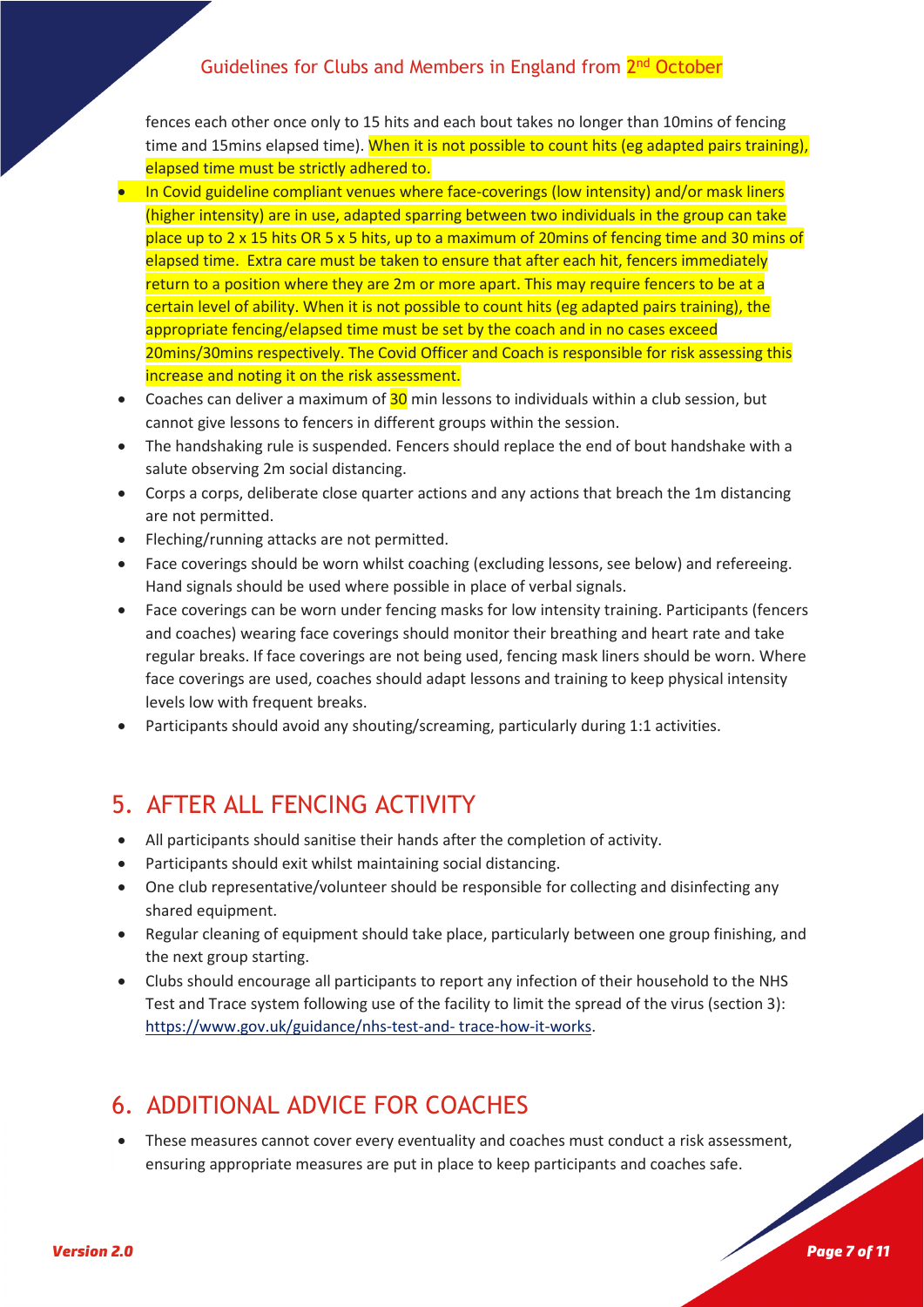- Participating in, and coaching fencing in itself carries some degree of risk and whilst being mindful of the guidelines regarding COVID-19, coaches and clubs should not lose sight of the normal safety rules or safeguarding standards relating to fencing and coaching which continue to apply and must be complied with (DBS, safeguarding, First Aid etc).
- Coaches must be on the BF Coaches Register.
- Coaches should make themselves aware of and abide by, all guidelines set out by the UK Government, the venue and BF.
- It is the coach's responsibility to ensure that they coach fencers in a safe environment and follow relevant guidelines.
- Coaches should explain the safety guidelines of what is expected pre, during and post session including what participants are expected to do to maintain compliance with social distancing guidelines and all other health and safety guidelines.
- Coaches participating in indoor group sessions must restrict lessons to a maximum of 30 min within one group and follow guidance previously issued (low intensity, long distance lessons) with additional mitigation strategies (see [previous guidance\)](https://www.britishfencing.com/training-guidance-new-social-distancing-england/) especially in relation to face coverings/fencing mask liners.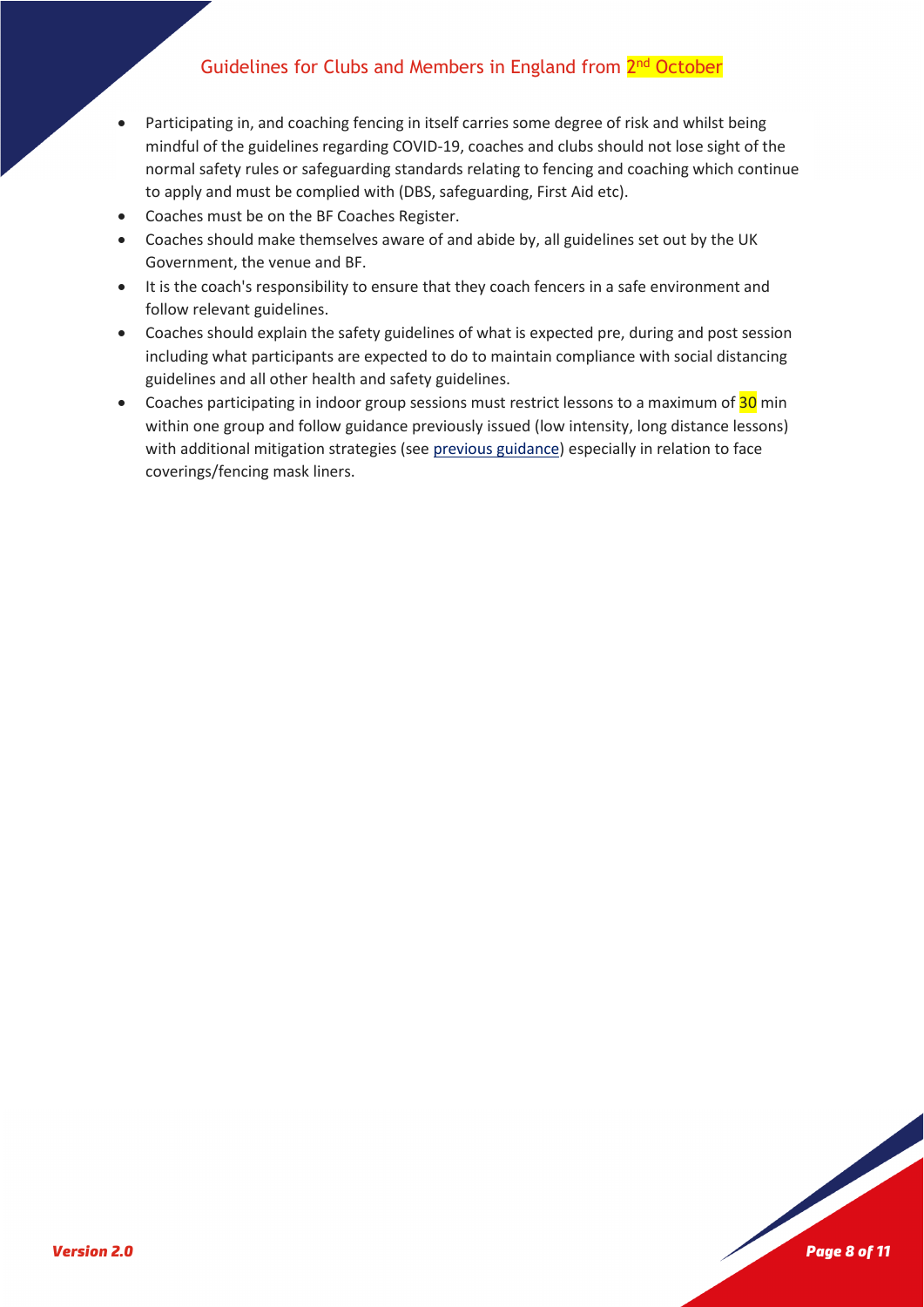### 7. SAFEGUARDING

- All Clubs must have a trained designated Welfare Officer in place (see [here\)](https://www.britishfencing.com/welfare-zone/welfare-club-resources/) to ensure safeguarding requirements are met.
- It is very important to be aware of, and to focus on, mental health and well-being at times of uncertainty. Remember that many of your members may have been through a difficult period and need reassuring on their return to fencing.

# 8. INCLUSION

Remember, some fencers may need additional support or adaptations to support their participation. Further guidance is available [here.](https://www.britishfencing.com/welfare-zone/welfare-club-resources/)

## 9. FURTHER SUPPORT AND GUIDANCE

These guidelines are accurate at the date of publication but are subject to change in line with government guidance. Keep checkin[g www.britishfencing.com](http://www.britishfencing.com/) for the latest version and supporting tools and information.

### 10. DISCLAIMER

Please note that the subject matter covered in this guidance is in no way exhaustive and the material does not stand on its own nor is intended to be relied upon as a substitute for obtaining specific legal advice. Individual circumstances will differ. The information contained in this guidance is given in good faith but any liability of British Fencing or its professional advisors (including their respective members or employees) to you or any third party which may arise out of the reliance by you or any other party of the contents of this guidance is hereby excluded to the fullest extent permitted by law. British Fencing and its professional advisors accept no duty of care or liability for any loss occasioned, whether caused by negligence or otherwise, to any person acting or refraining from actions as a result of any material in this guidance.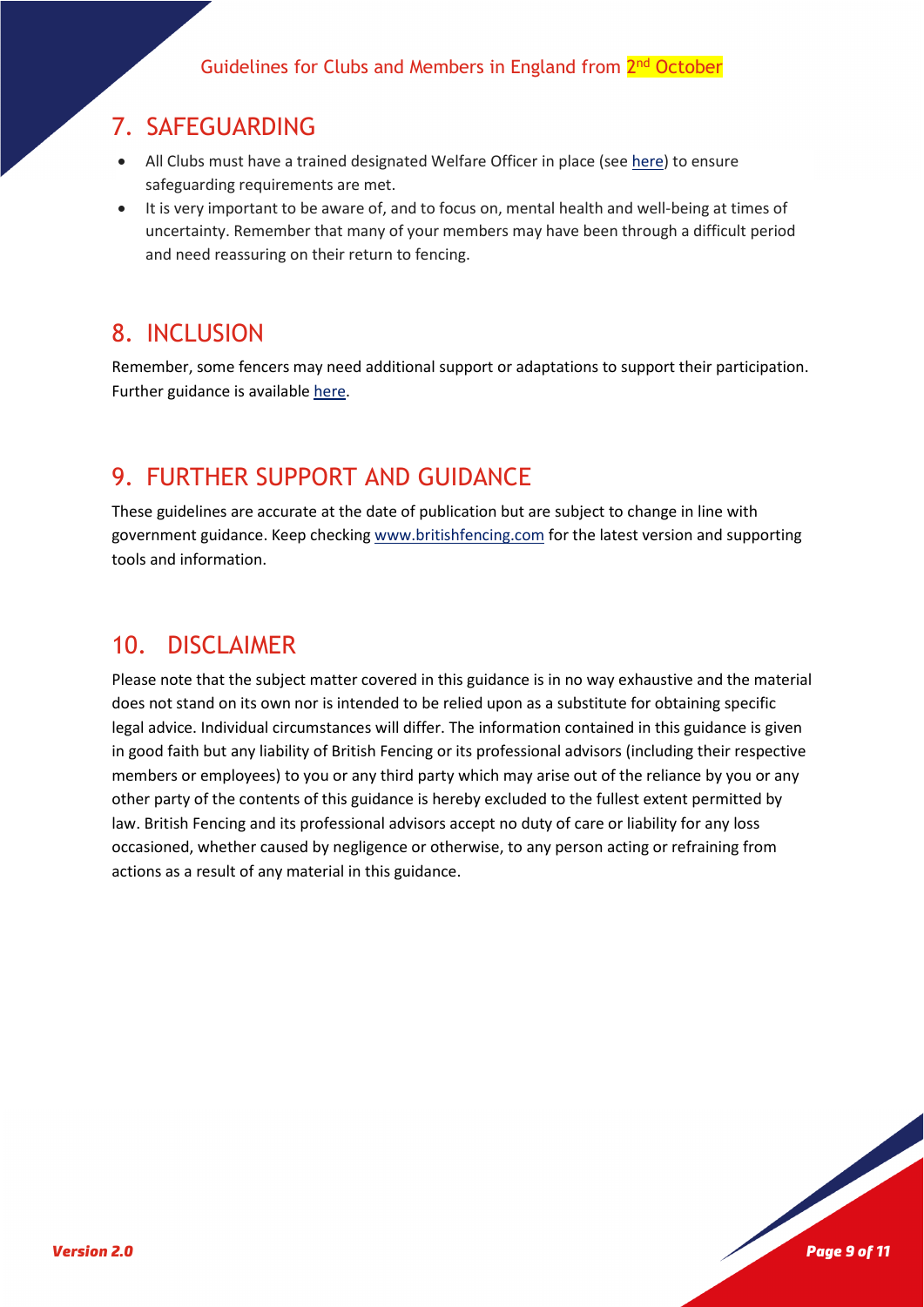### 11. APPENDIX A - PISTE LAYOUT

During any 1:1 fencing activity (lessons, sparring, 1:1 technical training) there must be a clear space around the piste area. During activity no more than 2 people should be on the piste at any time. See Fig 1. Below.

| ౧<br>÷.                                 | Clear Area - 2m from edge of piste |         |  |  |                                    |         |                       |                                      |
|-----------------------------------------|------------------------------------|---------|--|--|------------------------------------|---------|-----------------------|--------------------------------------|
| edge of<br><b>CD</b><br>ω<br>piste<br>Ņ | Run Off<br>$(1.5-2m)$              | Last 2m |  |  |                                    | Last 2m | Run Off<br>$(1.5-2m)$ | edge<br>$\overline{\mathbf{a}}$<br>ø |
| Θ                                       |                                    |         |  |  | Clear Area - 2m from edge of piste |         |                       | ste<br>Θ                             |

The length of a standard piste is 14m, with 1.5-2m run-off on either end. The width of the piste is 1.5m.

The length and width of the piste can be further reduced for training purposes, however there must be a clear space of 2m (not including the run-off) around the full useable boundary whilst lessons or sparring is taking place. There must be a minimum of 2m between the edge of the piste and the next piste.

Fencers must stay within the piste boundaries where at all possible.

Club officials may temporarily enter the space during the activity provided there is no risk of breaching the 2m social distancing guidelines.

|                       |                                      |         |  |  |  | Clear Area – 2m from edge of piste   |         |                       |               |
|-----------------------|--------------------------------------|---------|--|--|--|--------------------------------------|---------|-----------------------|---------------|
| Clear Area            | Run Off<br>$(1.5-2m)$                | Last 2m |  |  |  |                                      | Last 2m | Run Off<br>$(1.5-2m)$ | Clear<br>Area |
| J.                    | Clear Area – 2m from edge of piste   |         |  |  |  |                                      |         |                       |               |
|                       | Run Off<br>$(1.5-2m)$                | Last 2m |  |  |  |                                      | Last 2m | Run Off<br>$(1.5-2m)$ | 2m from       |
| 2m from edge of piste | Clear Area $-$ 2m from edge of piste |         |  |  |  |                                      |         |                       |               |
|                       | Run Off<br>$(1.5-2m)$                | Last 2m |  |  |  |                                      | Last 2m | Run Off<br>$(1.5-2m)$ | edge of piste |
|                       |                                      |         |  |  |  | Clear Area $-$ 2m from edge of piste |         |                       |               |